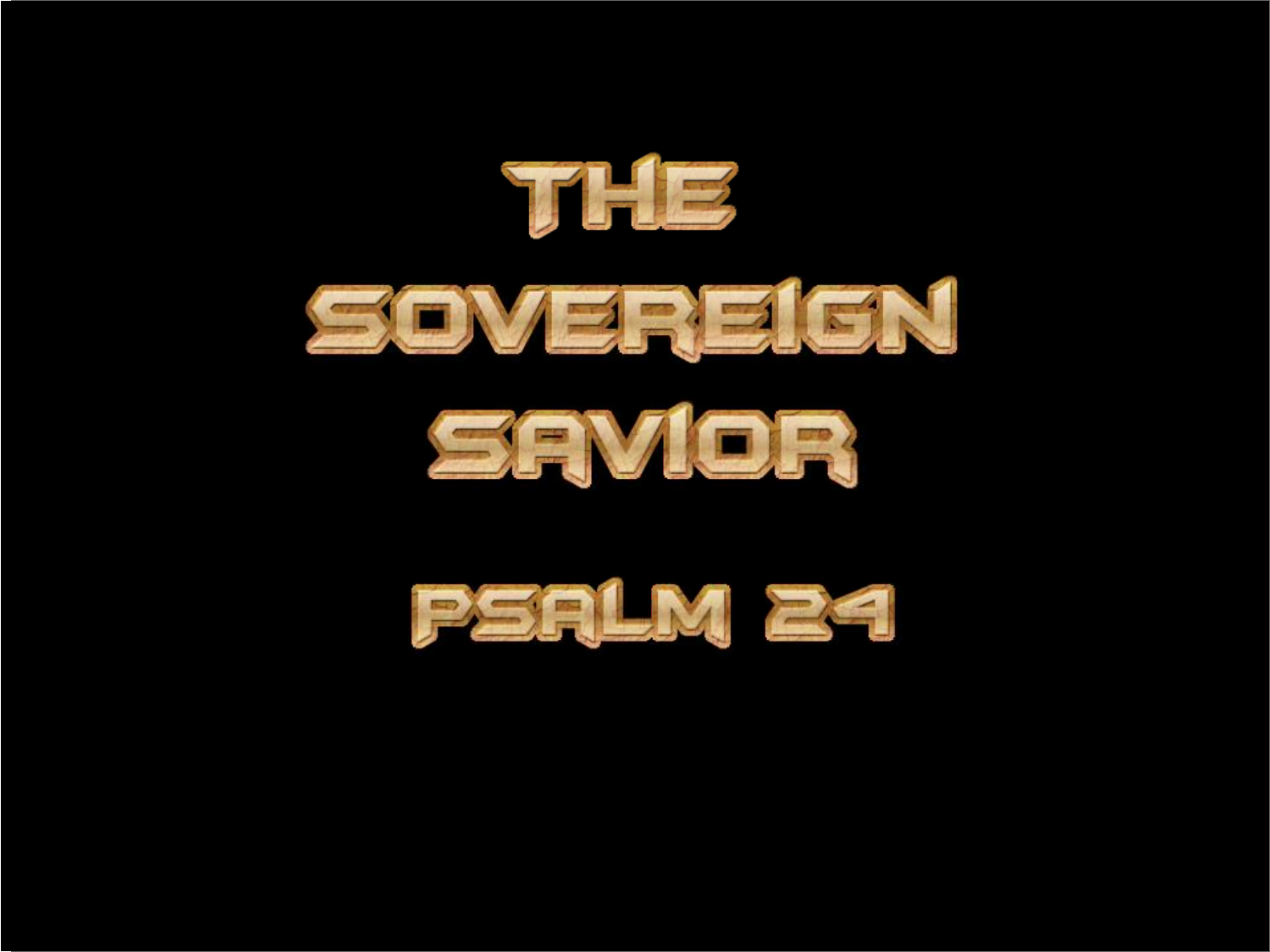## **Psalm 24**

- **1 The earth is the LORD's, and the fulness thereof; the world, and they that dwell therein.**
- **2 For he hath founded it upon the seas, and established it upon the floods.**
- **3 Who shall ascend into the hill of the LORD? or who shall stand in his holy place?**
- **4 He that hath clean hands, and a pure heart; who hath not lifted up his soul unto vanity, nor sworn deceitfully. 5 He shall receive the blessing from the LORD, and righteousness from the God of his salvation. 6 This is the generation of them that seek him, that seek thy face, O Jacob. Selah.**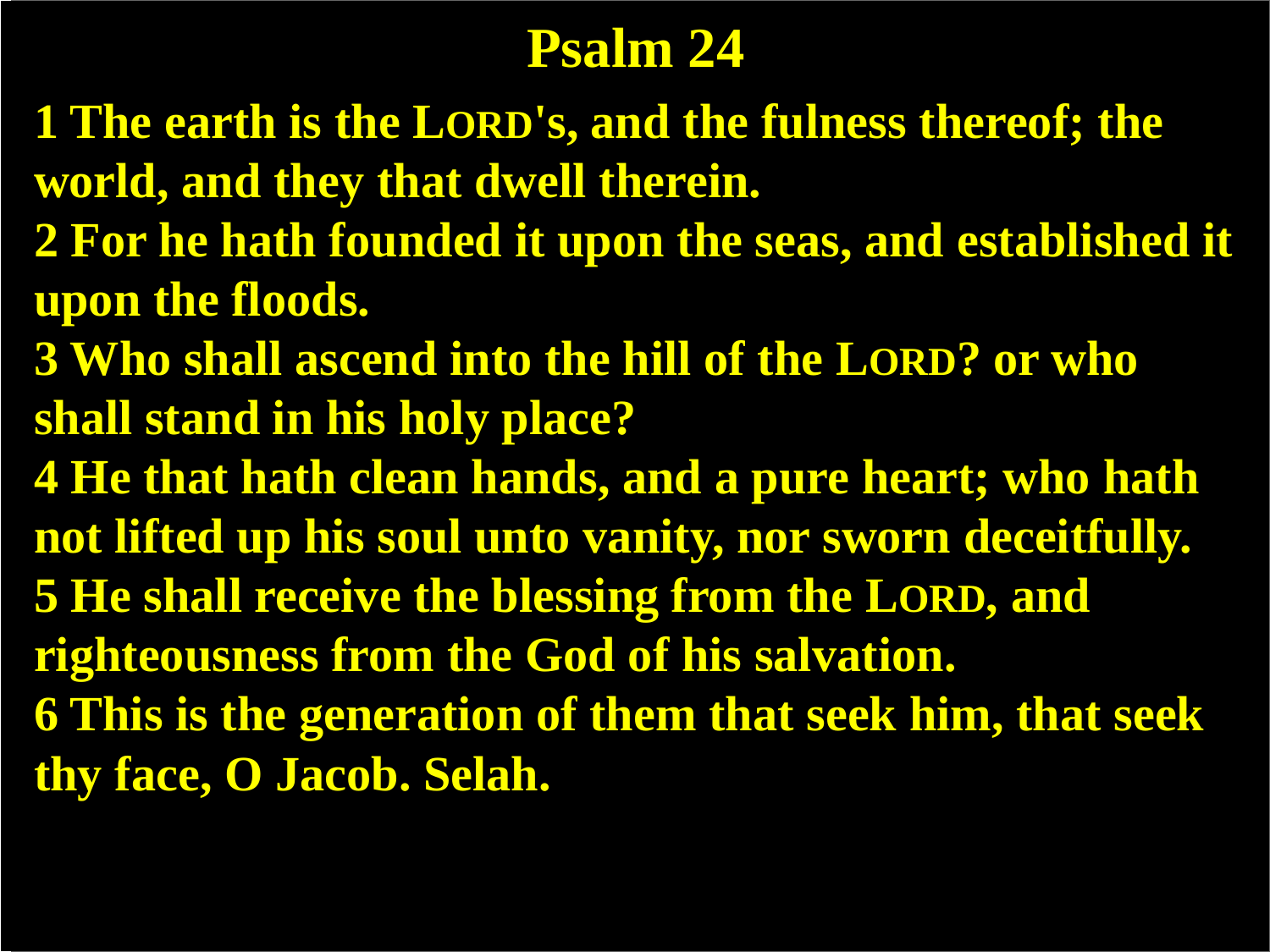## **Psalm 24 - continued**

**7 Lift up your heads, O ye gates; and be ye lift up, ye everlasting doors; and the King of glory shall come in. 8 Who is this King of glory? The LORD strong and mighty, the LORD mighty in battle. 9 Lift up your heads, O ye gates; even lift them up, ye everlasting doors; and the King of glory shall come in. 10 Who is this King of glory? The LORD of hosts, he is the King of glory. Selah.**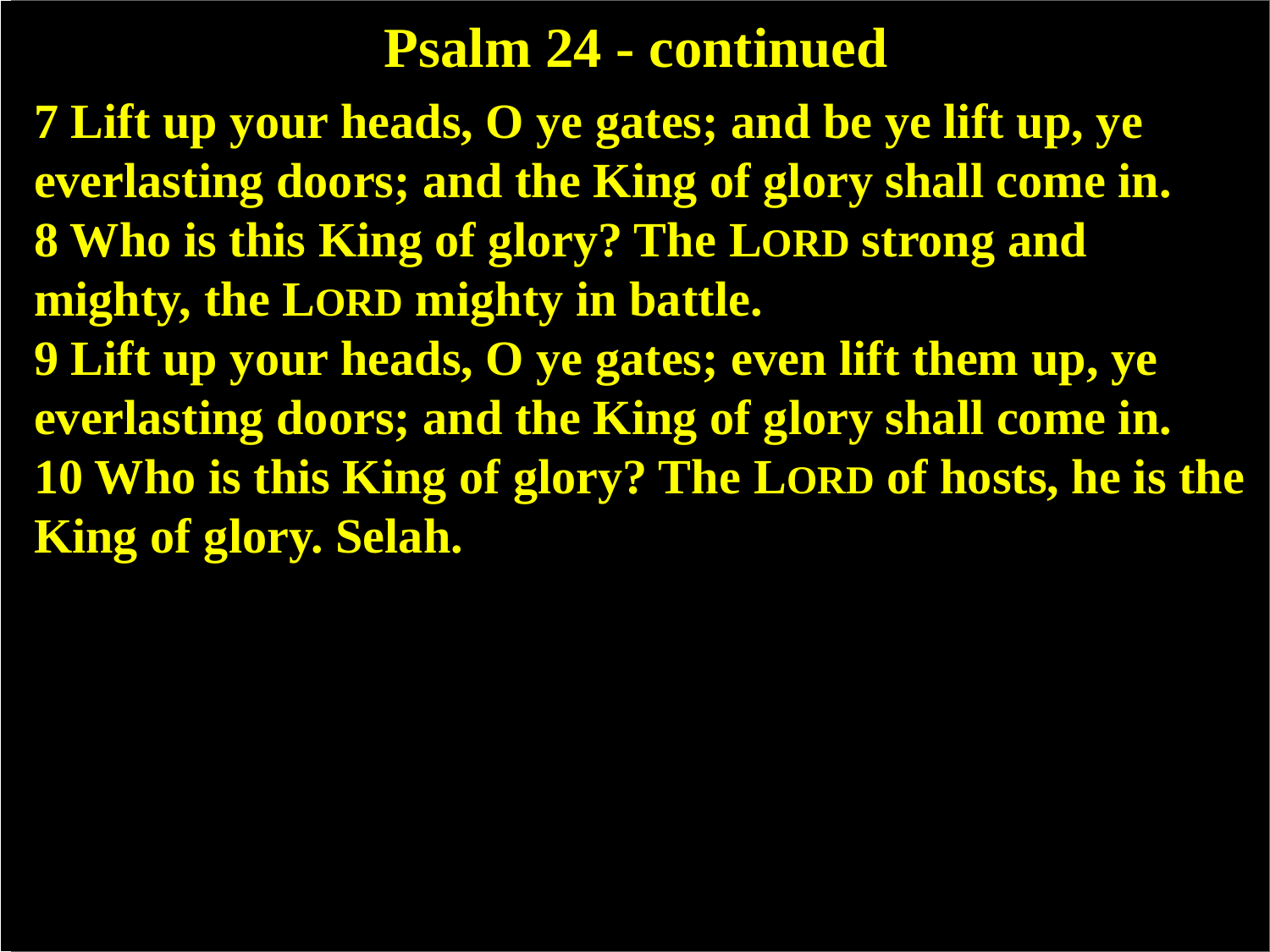**A. God's Claim (v 1) 1. Proclaimed by Himself Genesis 14:10 And he blessed him, and said, Blessed be Abram of the most high God, possessor of heaven and earth: 2. Proclaimed by the Word Deuteronomy 10:14 Behold, the heaven and the heaven of heavens is the LORD's thy God, the earth also, with all that therein is. I. The Possessor Of Earth (vv 1-2)**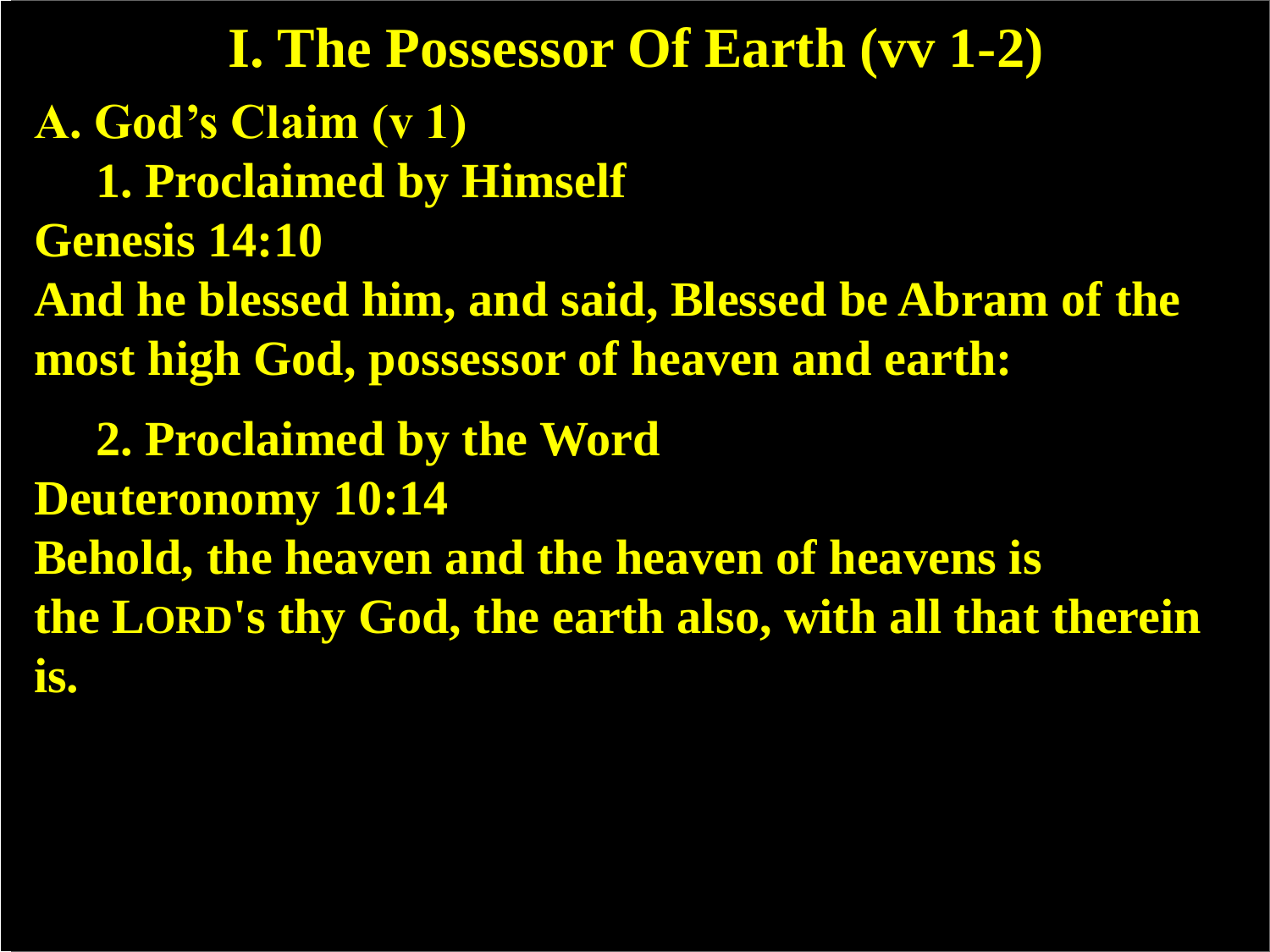**A. God's Claim (v 1) - continued 3. Professed by the believer Genesis 14:22 And Abram said to the king of Sodom, I have lift up mine hand unto the LORD, the most high God, the possessor of heaven and earth, Psalm 89:11 The heavens are thine, the earth also is thine: as for the world and the fulness thereof, thou hast founded them. I. The Possessor Of Earth (vv 1-2)**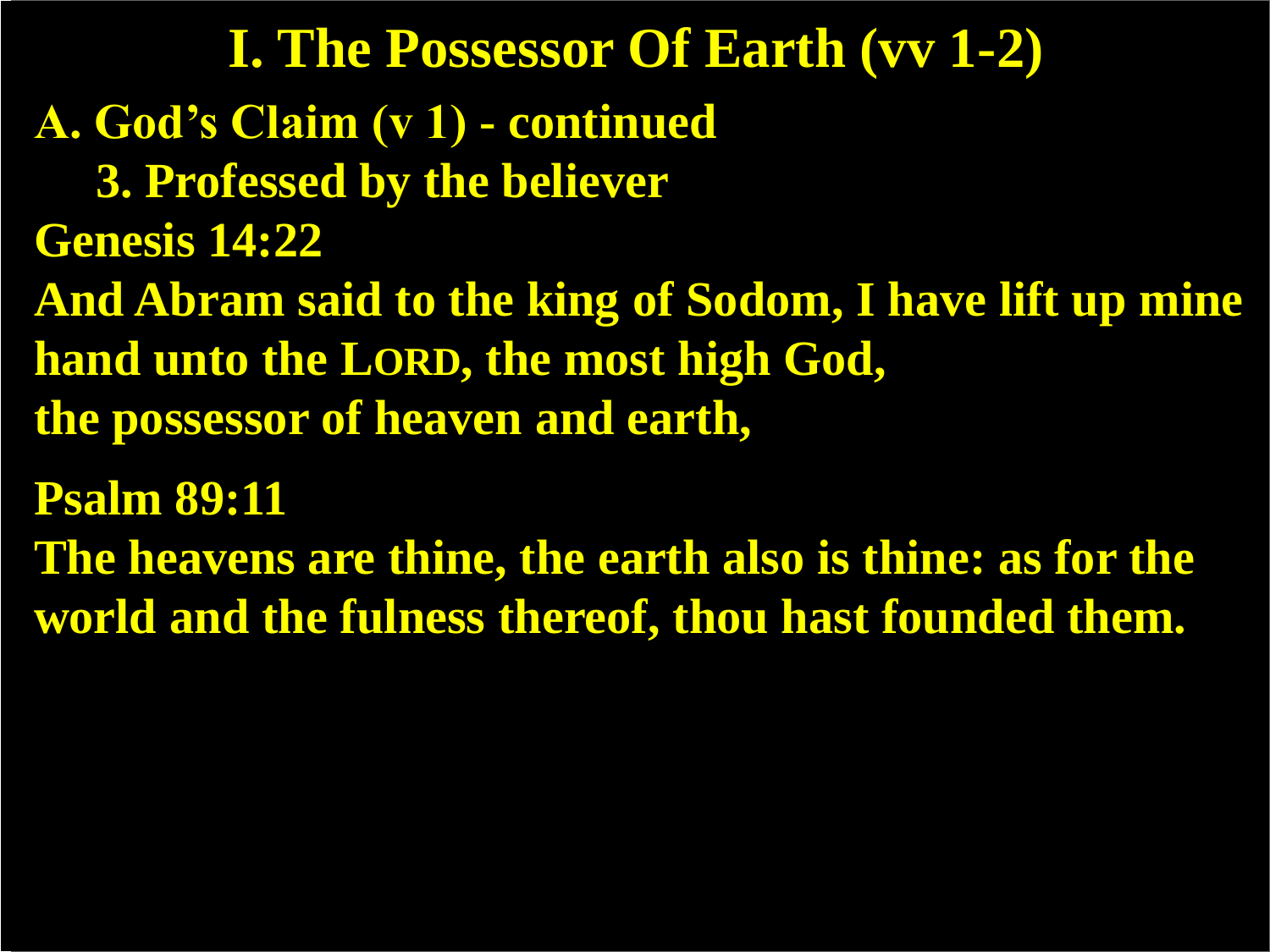**B. God's creation (v 2) 1. By His power Psalm 136:6 To him that stretched out the earth above the waters: for his mercy endureth for ever. 2. For His purpose Psalm 50:10 I. The Possessor Of Earth (vv 1-2)**

**For every beast of the forest is mine, and the cattle upon a thousand hills.**

**John 1:3**

**All things were made by him; and without him was not any thing made that was made.**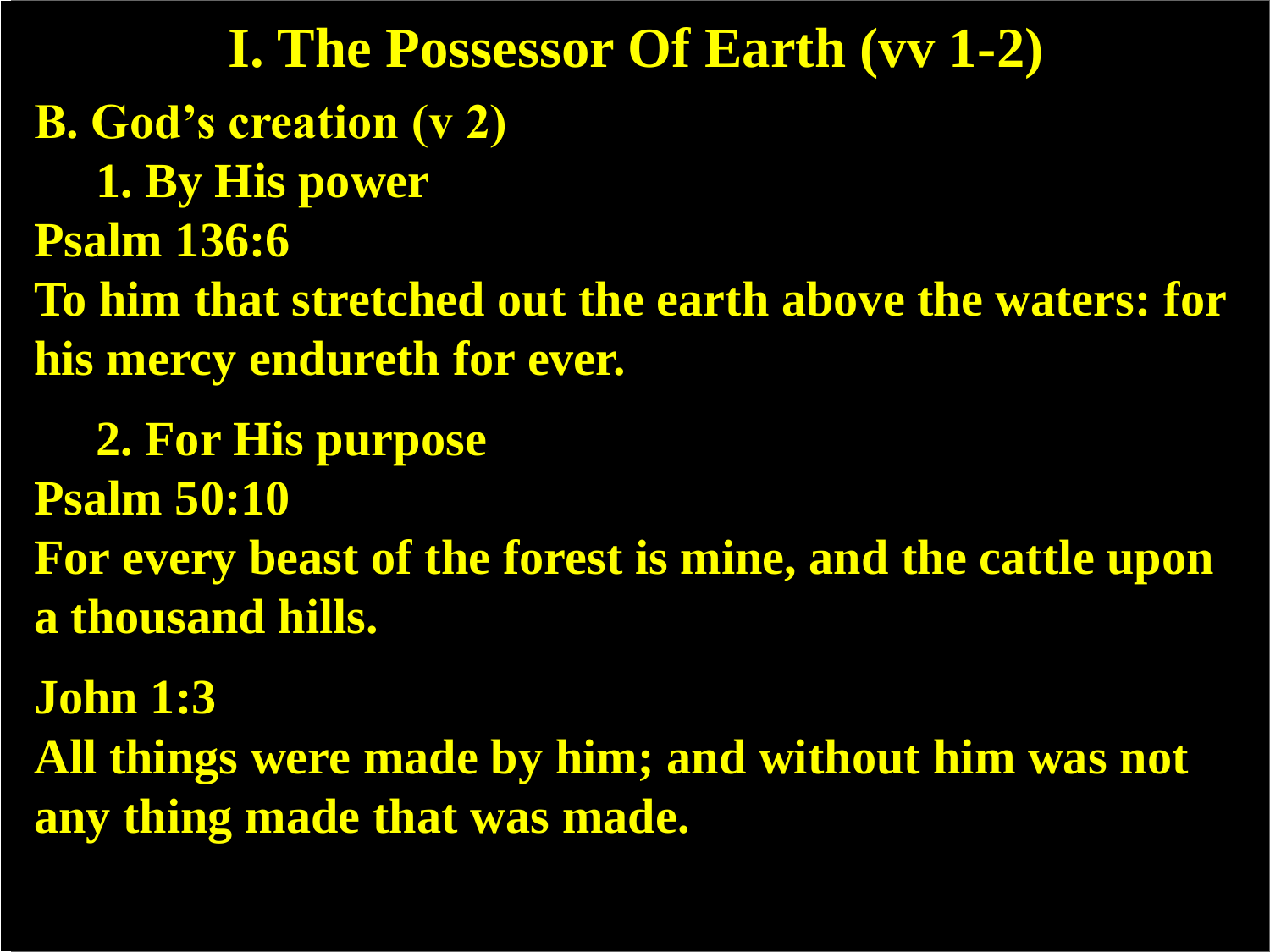**B. God's creation (v 2) - continued 3. For His praise Revelation 4:11 Thou art worthy, O Lord, to receive glory and honour and power: for thou hast created all things, and for thy pleasure they are and were created. I. The Possessor Of Earth (vv 1-2)**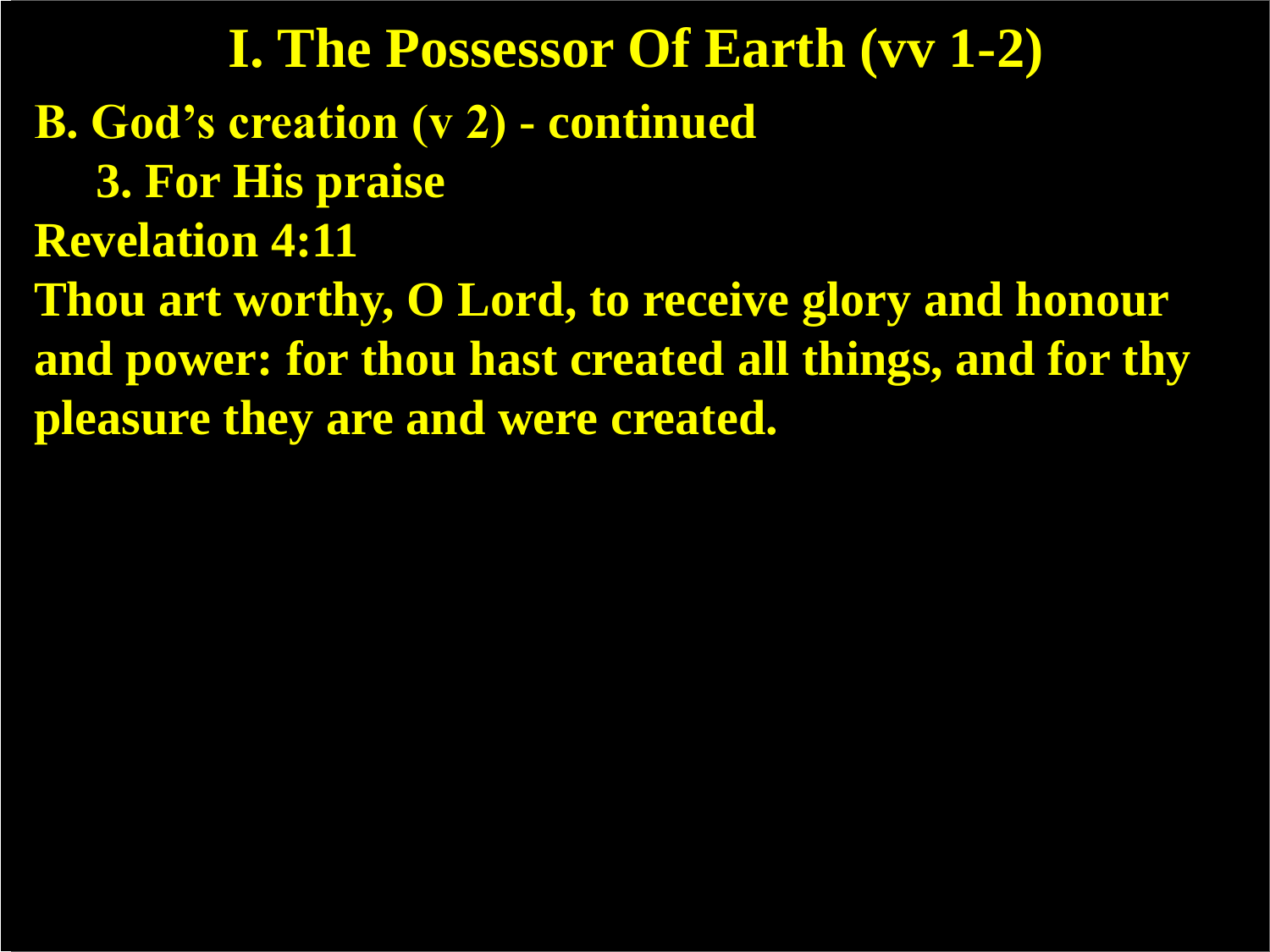**A. Man's character questioned (v 3) Acts 7:41 Ye stiffnecked and uncircumcised in heart and ears, ye do always resist the Holy Ghost: as your fathers did, so do ye. II. The Predicament of Man (vv 3-6)**

**Romans 3:23**

**For all have sinned, and come short of the glory of God;**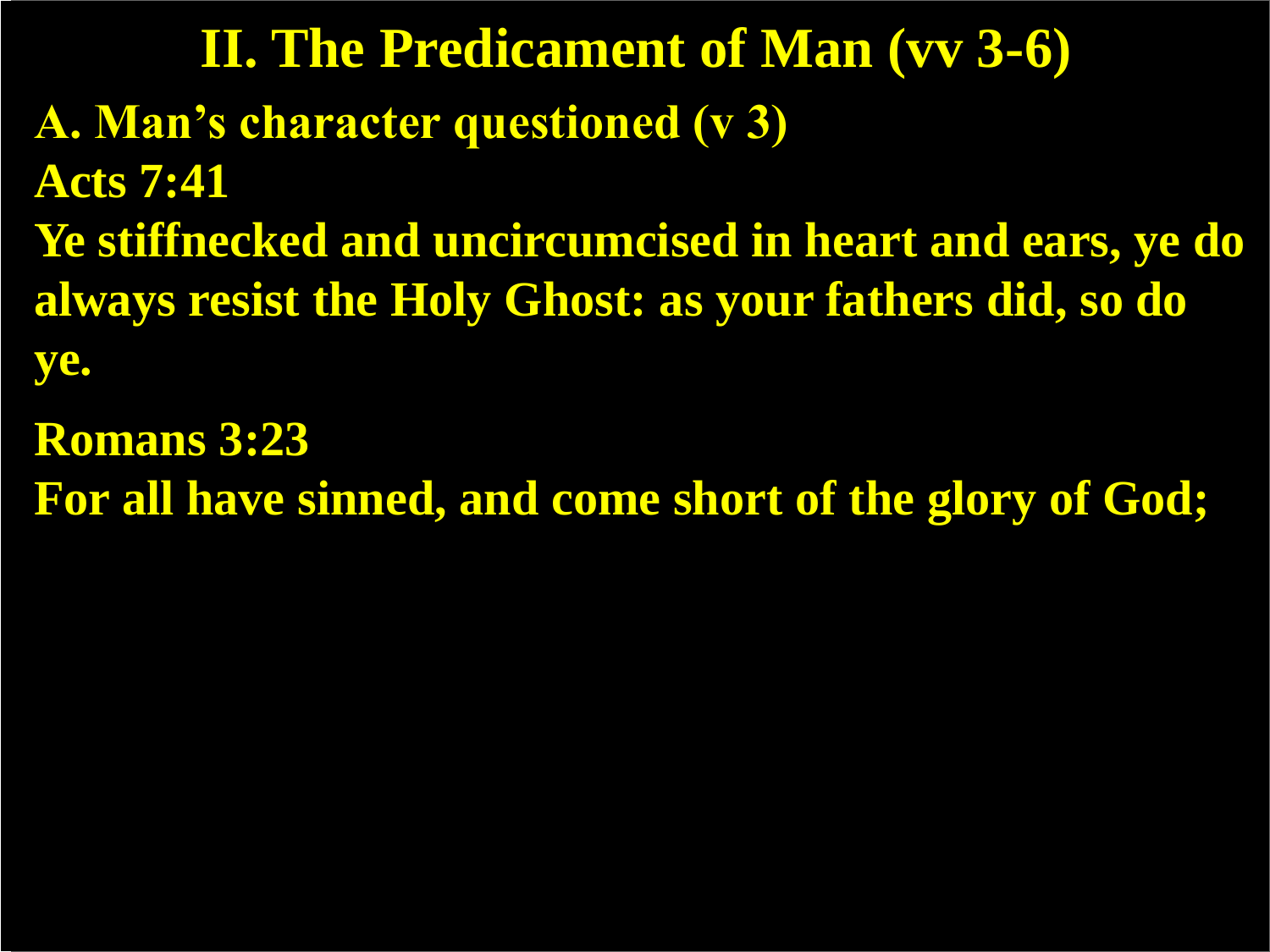**B. Man's conscience confronted (v 3-4 ) 1. No one has clean hands or a pure heart. James 4:8 Draw nigh to God, and he will draw nigh to you. Cleanse your hands, ye sinners; and purify your hearts, ye double minded. II. The Predicament of Man (vv 3-6)**

 **2. We are all like sheep going astray. Isaiah 53:6 All we like sheep have gone astray; we have turned every one to his own way; and the LORD hath laid on him the iniquity of us all.**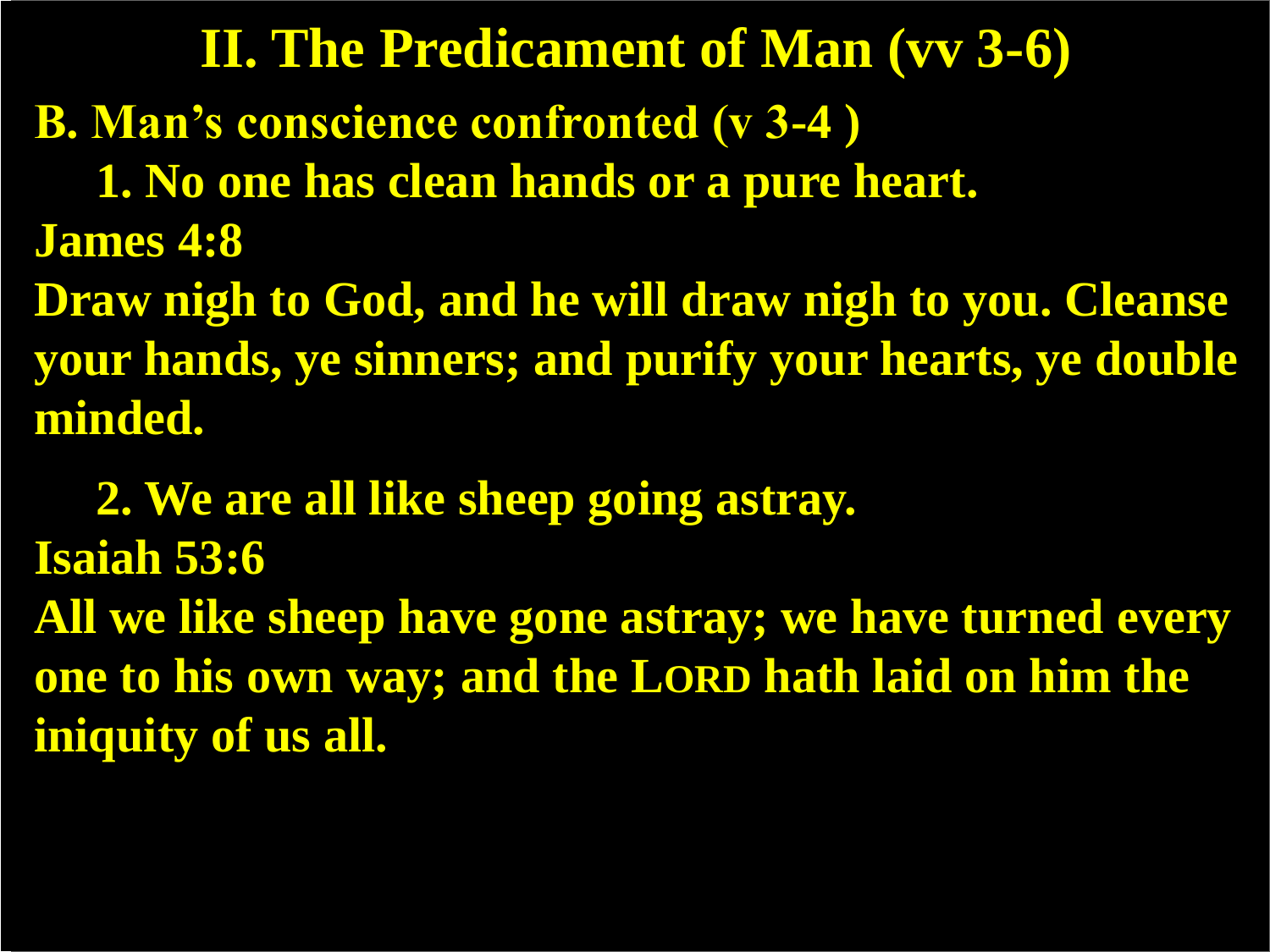**C. Man's condition can be corrected (vv 5-6) Ephesians 4:22-24 22 That ye put off concerning the former conversation the old man, which is corrupt according to the deceitful lusts; 23 And be renewed in the spirit of your mind; II. The Predicament of Man (vv 3-6)**

**24 And that ye put on the new man, which after God is created in righteousness and true holiness.**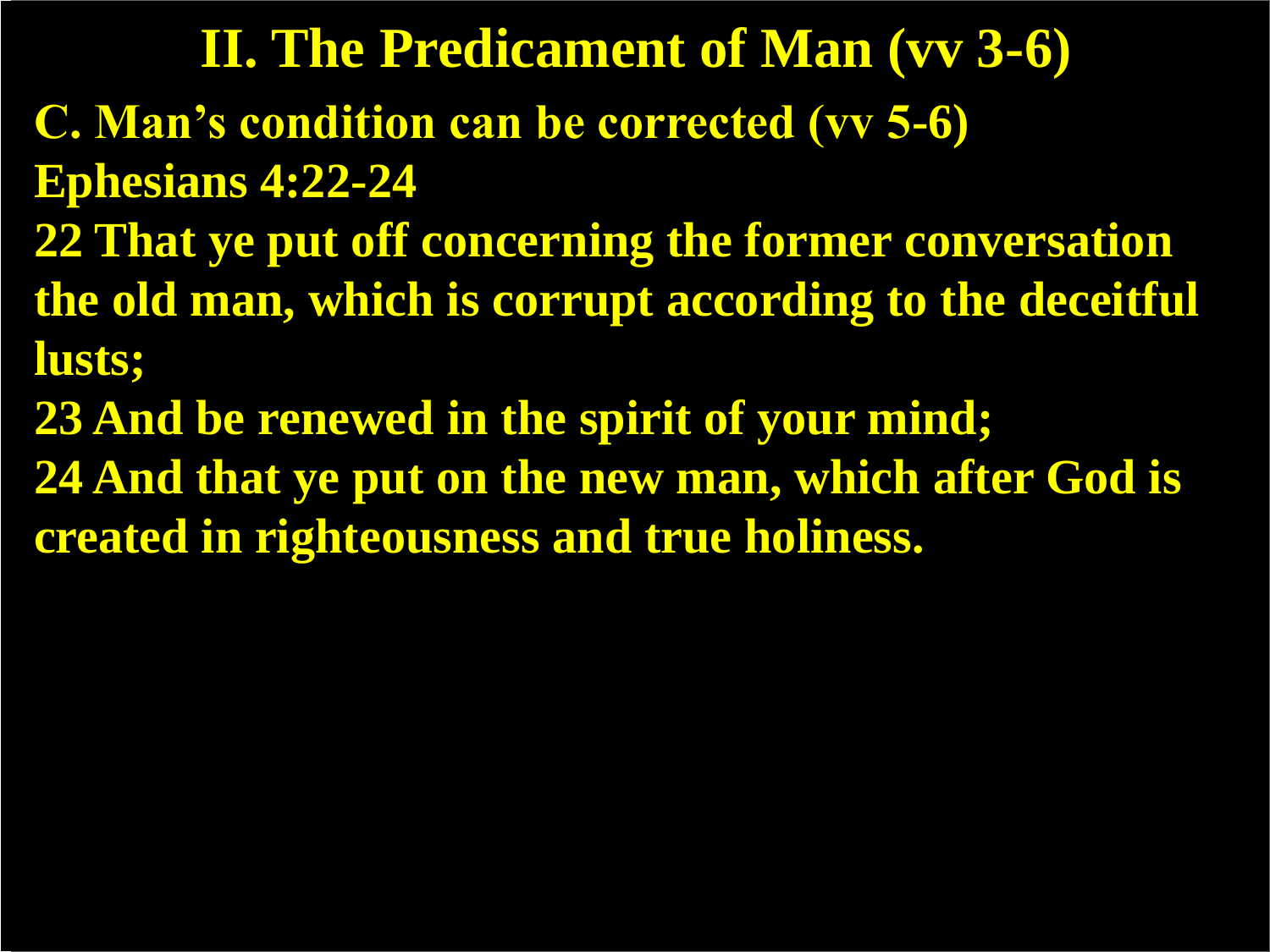**D. Man's condition must stay corrected Romans 12:1-2 1 I beseech you therefore, brethren, by the mercies of God, that ye present your bodies a living sacrifice, holy, acceptable unto God, which is your reasonable service. 2 And be not conformed to this world: but be ye transformed by the renewing of your mind, that ye may prove what is that good, and acceptable, and perfect, will of God. II. The Predicament of Man (vv 3-6)**

**Can only be corrected by the Great Physician**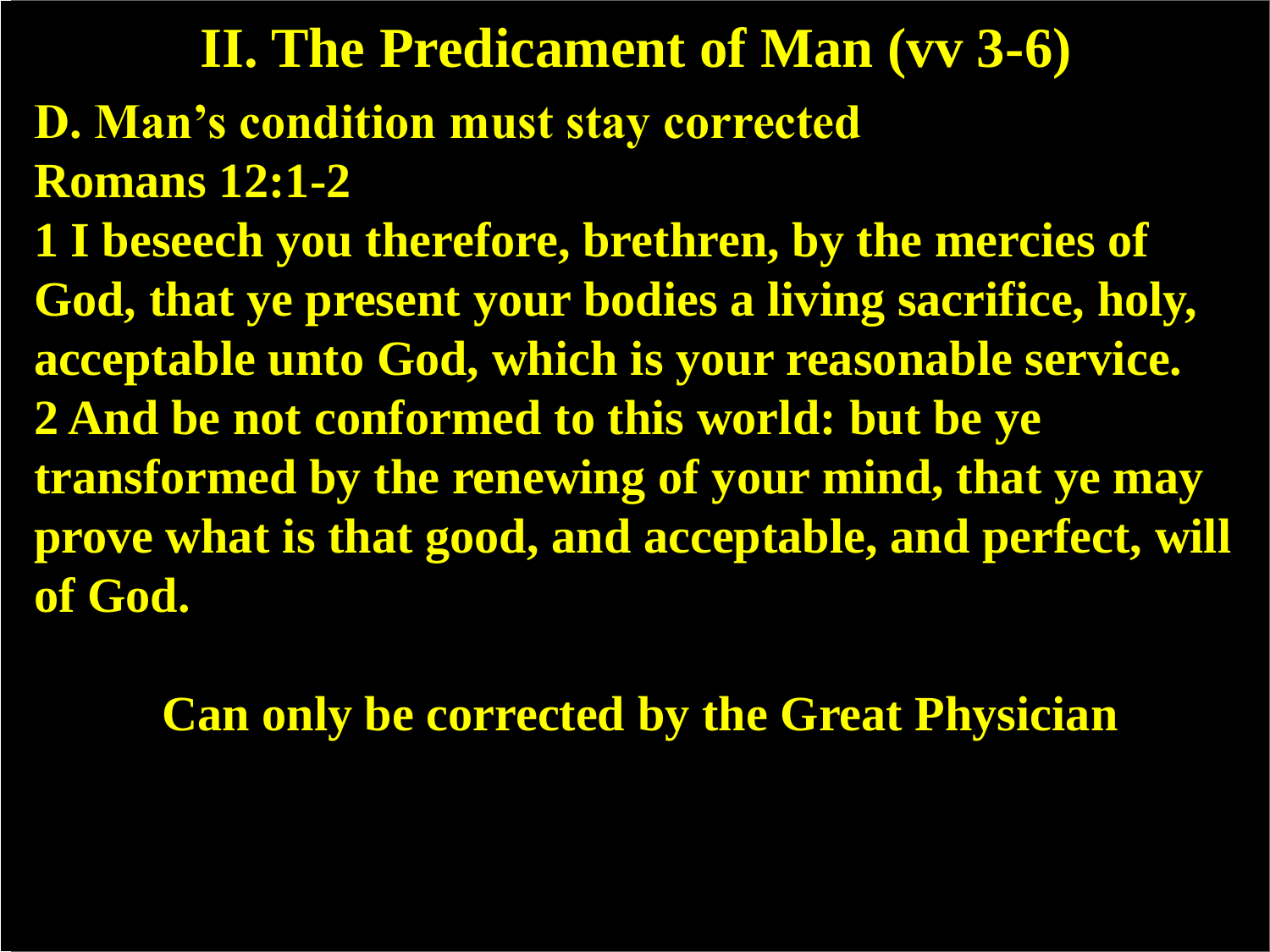**A. The command given (v 7, 9) "Lift up your heads, O ye gates" Luke 21:28 And when these things begin to come to pass, then look up, and lift up your heads; for your redemption draweth nigh. III. The Proclamation Of The Messiah (vv 7-10)**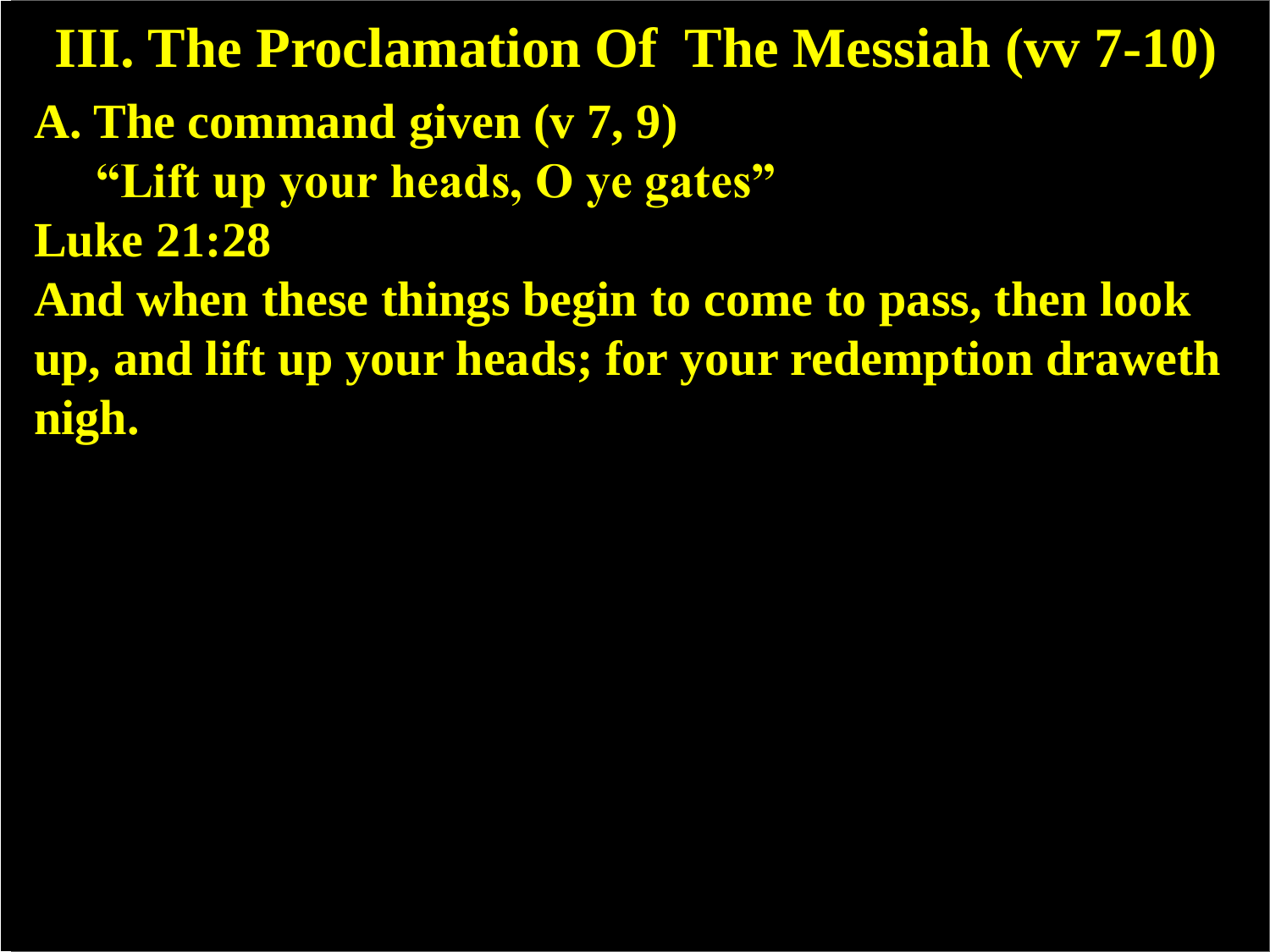**B. The consequences achieved (v 7, 9) 1. Show boldness 2. God comes in Revelation 3:20 Behold, I stand at the door, and knock: if any man hear my voice, and open the door, I will come in to him, and will sup with him, and he with me. III. The Proclamation Of The Messiah (vv 7-10)**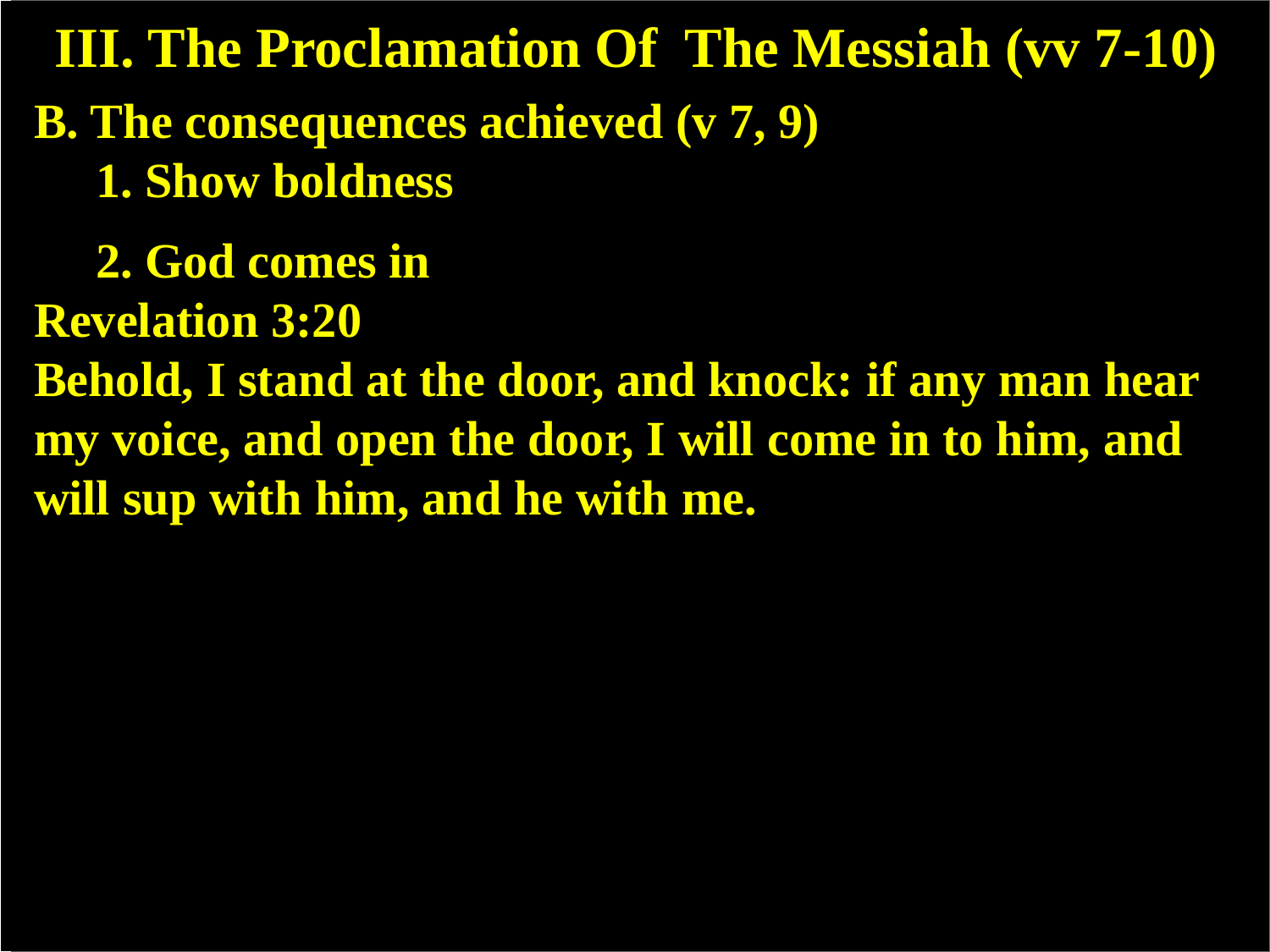**C. The conflict involved (v 8) 1 Samuel 17:47 And all this assembly shall know that the Lord saveth not with sword and spear: for the battle is the Lord's, and he will give you into our hands. D. The conquest resolved (v 10) Hebrews 12:2 Looking unto Jesus the author and finisher of our faith; who for the joy that was set before him endured the cross, despising the shame, and is set down at the right hand of the throne of God. III. The Proclamation Of The Messiah (vv 7-10)**